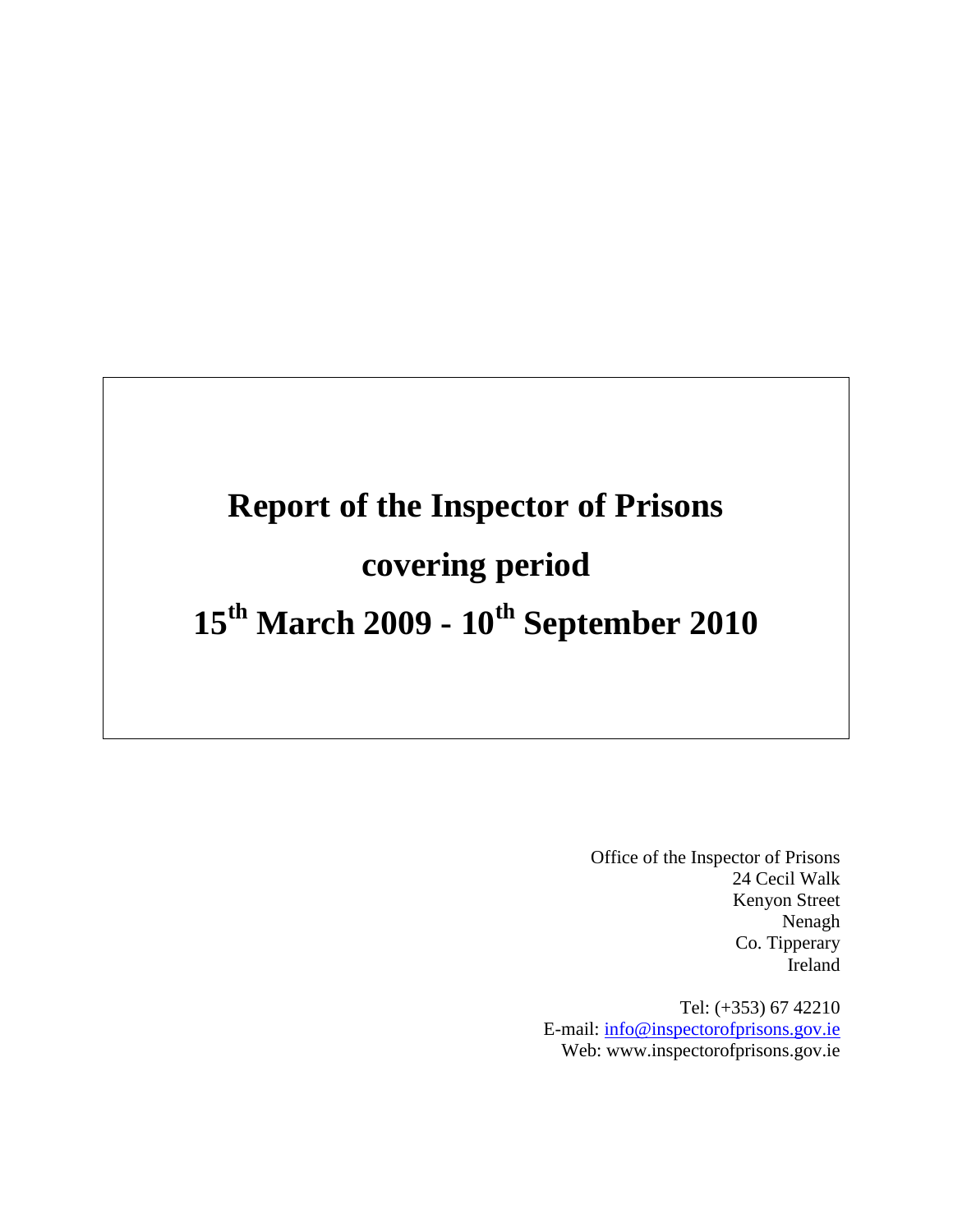# **Report of the Inspector of Prisons covering period 15th March 2009 - 10th September 2010**

Presented to the Minister for Justice and Law Reform pursuant to Part 5 of the Prisons Act 2007.

Judge Michael Reilly Inspector of Prisons

16<sup>th</sup> September 2010

**© Inspector of Prisons 2010**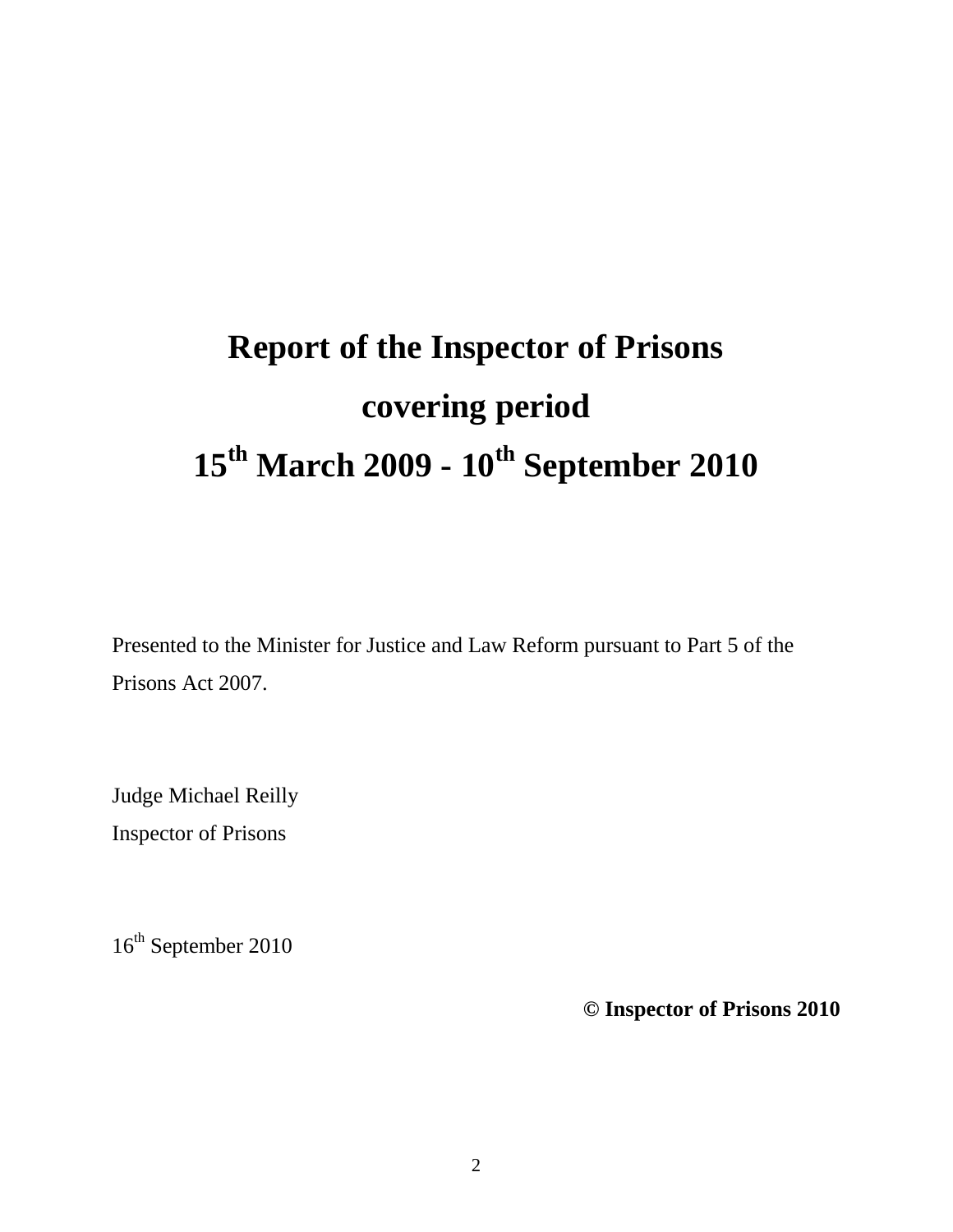# **Contents**

| Acknowledgements                                   | $\overline{4}$ |
|----------------------------------------------------|----------------|
| <b>Chapter 1</b>                                   |                |
| Introduction                                       | 5              |
| <b>Chapter 2</b>                                   |                |
| Standards for the Inspection of Prisons in Ireland | 10             |
| <b>Chapter 3</b>                                   |                |
| The Irish Prison Population - an examination of    |                |
| duties and obligations owed to prisoners.          | 11             |
| <b>Chapter 4</b>                                   |                |
| Use of 'Special Cells' in Irish Prisons            | 13             |
| <b>Chapter 5</b>                                   |                |
| Guidance on Best Practice relating to prisoners    |                |
| complaints and prison discipline                   | 15             |
| <b>Chapter 6</b>                                   |                |
| Miscellaneous issues                               | 16             |
| <b>Chapter 7</b>                                   |                |
| Work programme                                     | 19             |
| <b>Appendix</b>                                    |                |
| Copy Minister's Press Release                      | 21             |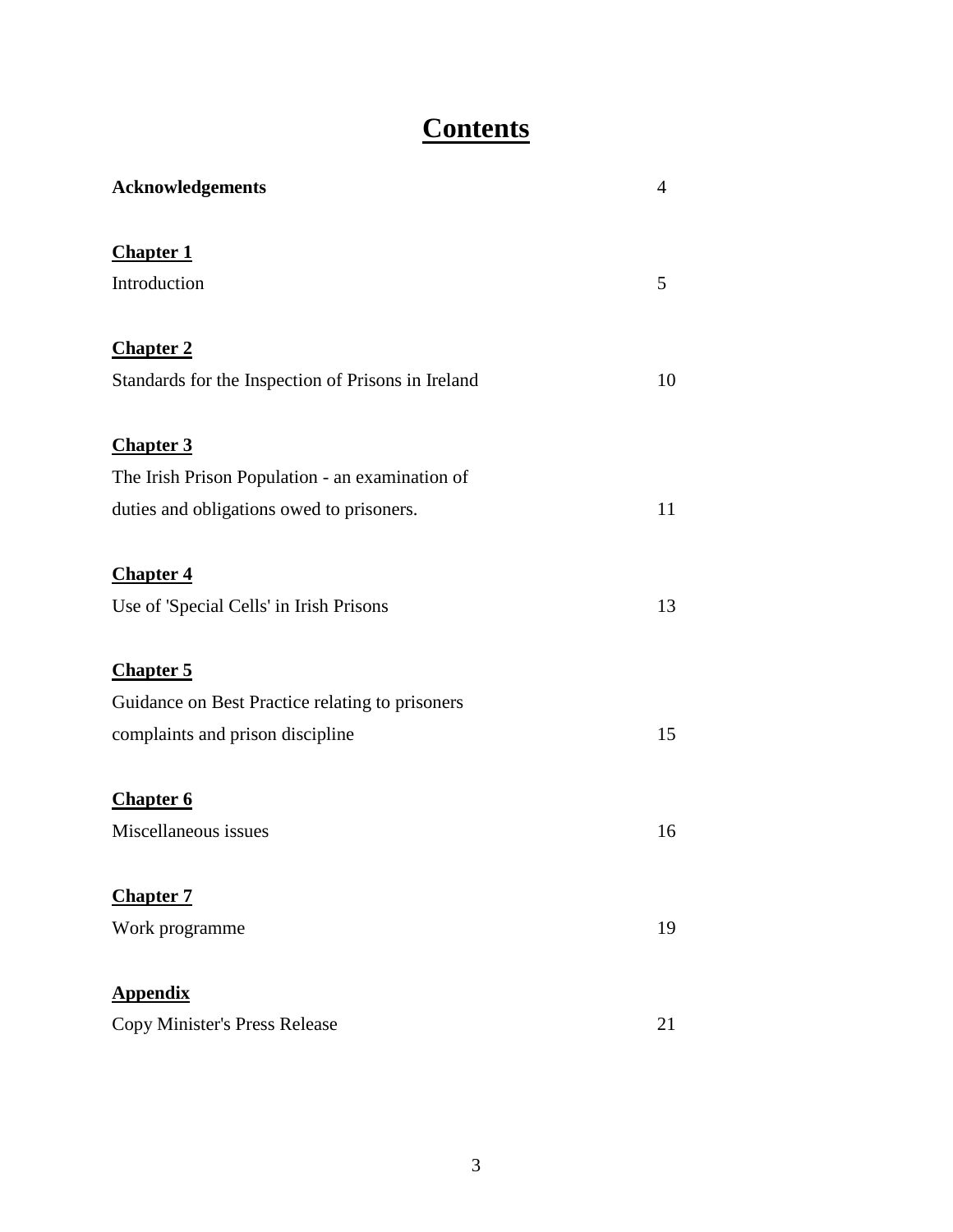## **Acknowledgments**

It is clear from reading this Report, that I have submitted a number of Reports to the Minister for Justice and Law Reform during the timeframe covered by this Report. I have also published *Standards for the Inspection of Prisons*.

The compiling of the Standards and the preparation of the Reports entailed considerable research. I am indebted to Ms. Aoife Watters who is responsible for researching standards in other Jurisdictions, researching relevant International and Domestic Obligations, Conventions and Rules which have enabled me publish the Standards and write the Reports mentioned above.

In addition to the research referred to in the preceding paragraph considerable time was spent in prisons and elsewhere gathering relevant information to enable me give accurate details of the operating procedures in prisons. It also involved painstaking examination of records maintained in hard copy and electronic form. In addition to Ms. Watters I am indebted to the rest of my small team - Ms. Linda Larkin (Office Manager), Mr. Paul Dunne and Ms. Michelle Ryan not alone for their attention to office duties and inspections of prisons often during unsocial hours but also for their diligence in assisting me gather relevant information in prisons and elsewhere which has enabled me produce the Reports mentioned in this Report. They are a dedicated and interested team who worked long hours and for that I thank them.

I would also like to thank all the persons I met in connection with my work during the period covered by this report. They are too numerous to mention individually.

Judge Michael Reilly Inspector of Prisons

16th September 2010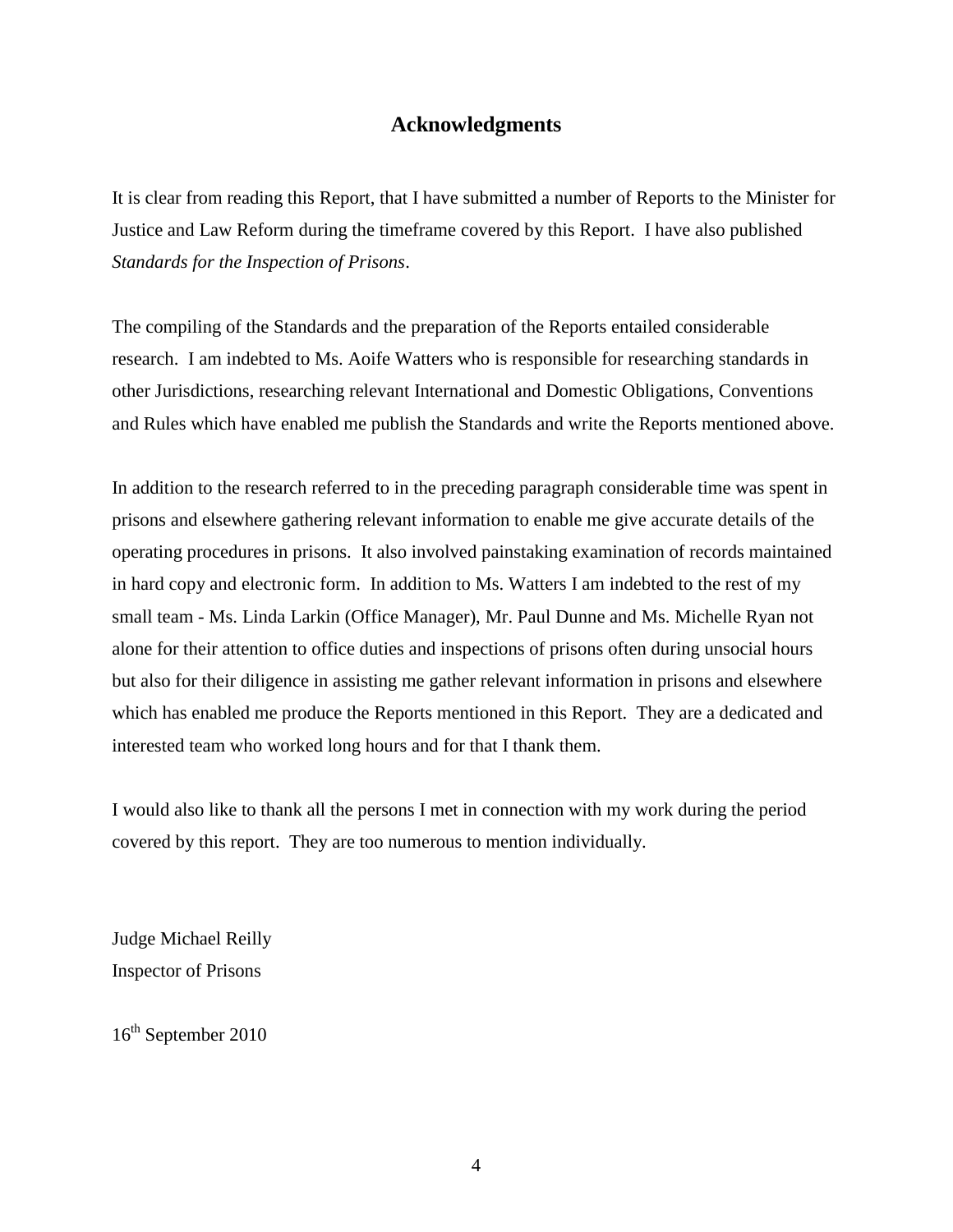# **Chapter 1 Introduction**

- 1.1 Throughout this Report the Minister for Justice and Law Reform shall be referred to as the 'Minister' and the Department of Justice and Law Reform shall be referred to as the 'Department'.
- 1.2 This Report deals with my activities from  $15<sup>th</sup>$  March 2009 to the  $10<sup>th</sup>$  September 2010.
- 1.3 The reasons for the delay in submitting this Report to the Minister were twofold (a) In January 2010, I was asked by the Minister to undertake an investigation into an issue that had arisen which was of a serious and urgent concern. I attach, at **Appendix 1**, a copy of the press statement issued by the Minister relating to this investigation. I presented a Report on my investigation to the Minister on  $11<sup>th</sup>$  May 2010. This was a time-consuming investigation. (b) I carried out two further investigations on behalf of the Department concerning incidents in two prisons.
- 1.4 In my first year as Inspector of Prisons I identified a number of issues that gave cause for concern, namely - overcrowding, health issues of prisoners, the use of 'special' cells, the procedure for dealing with prisoner complaints, the procedure for dealing with the disciplining of prisoners, the prevalence of drugs and the investigations of and reporting on deaths in custody. I pointed out that there were no standards against which inspections of prisons could be benchmarked.
- 1.5 It became clear to me that there was no clear policy across the prison estate for dealing with the issues raised in paragraph 1.4. Governors and senior management in individual prisons sought my advice on what I considered best practice in a number of areas. I decided that I would not give guidance to individual prisons but would give general guidance on a number of important issues. In order of importance I classed these issues as overcrowding, prisoner health issues, the use of 'special' cells, the procedures for investigating prisoner complaints and for disciplining prisoners, the investigation of and

5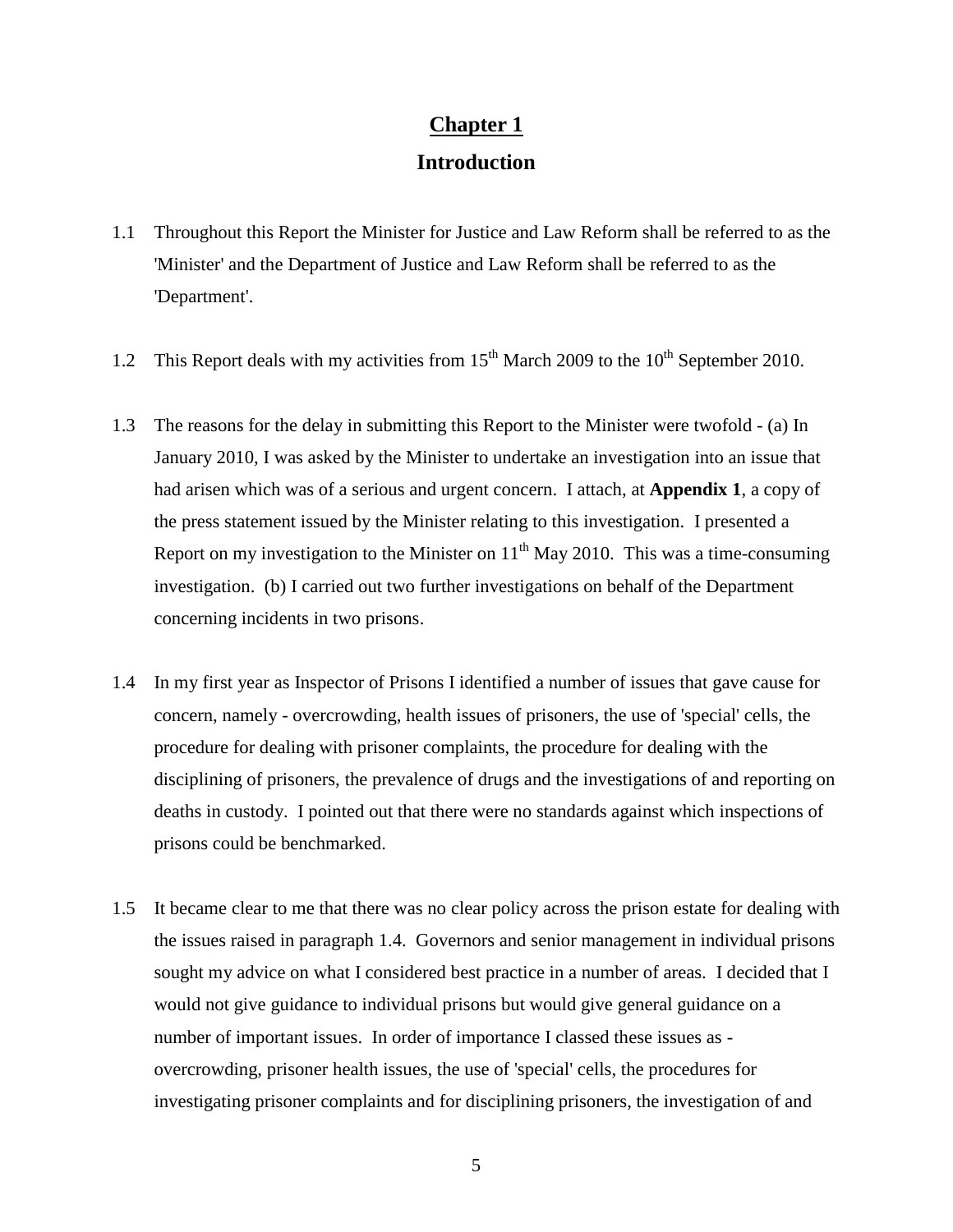reporting on deaths in custody and the standard, relevance and value for money of the educational services provided in prisons. I decided initially to publish a set of standards against which I would benchmark prisons.

- 1.6 In order to give the general guidance referred to at paragraph 1.5, I have, since my *Annual Report 2008*:-
	- (a) Published *Standards for the Inspection of Prisons* referred to in Chapter 2.
	- (b) Submitted a Report to the Minister of an examination of duties and obligations owed to prisoners specifically dealing with overcrowding of prisons referred to in Chapter 3.
	- (c) Submitted a Report to the Minister on the use of 'Special Cells' referred to in Chapter 4.
	- (d) Submitted a Report to the Minister giving guidance on best practice relating to prisoners' complaints and prison discipline referred to in Chapter 5.
- 1.7 The *Standards for the Inspection of Prisons* and the contents of the Reports referred to in paragraph 1.6 give clear guidance to the Irish Prison Service and to individual prisons as to what is required of them to meet 'best practice'.
- 1.8 I am acutely aware of the grave economic difficulties that face this country. I accept that certain issues must be prioritised. However, neither of these should be accepted as an excuse for depriving prisoners of their basic human rights other than those removed by law.
- 1.9 On  $13<sup>th</sup>$  August 2009, I presented a Report to the Minister of an Inspection of Mountjoy Prison. This Report gave a factual overview of the prison covering a period of eight months up to the 2<sup>nd</sup> July 2009. The Report dealt with, *inter-alia*, the history and design capacity of the prison, the existing programmes and facilities, the deficiencies in the prison,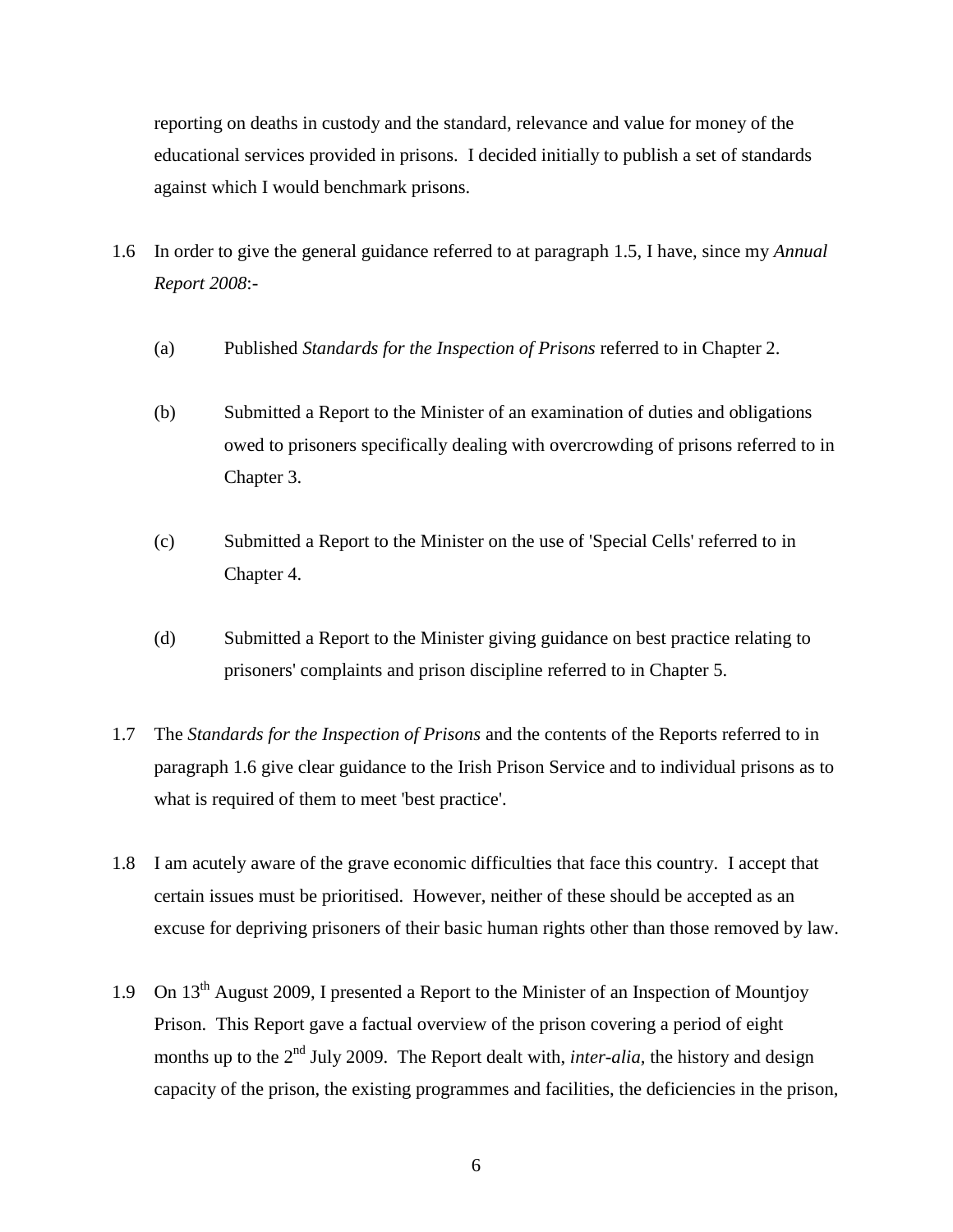regime changes, security, the investigation of prisoners' complaints and a Chapter on recommendations. I stated at paragraph 1.8 of that Report that I would submit a further report to the Minister on Mountjoy Prison within 12 months. Over the last number of months I have detected a marked improvement in certain aspects of the prison. For this reason I will defer submitting a further Report to the Minister on Mountjoy Prison until the end of this year when I will deal with, *inter alia,* all matters raised in my original report on the prison.

- 1.10 Since my Annual Report 2008, in addition to the matters referred to in paragraphs 1.3, 1.6 and 1.9, I have:-
	- (a) Visited all of the prisons on a number of occasions both during the day and at night.
	- (b) Had formal meetings with:-
		- The Minister for Justice and Law Reform
		- Secretary General, Department of Justice and Law Reform
		- Director General and Senior Management of Irish Prison Service
		- Senior Officials, Prison Policy Division, Department of Justice and Law Reform
		- Criminal Justice Inspector for Northern Ireland, Dr. Michael Maguire
		- Prisoner Ombudsman for Northern Ireland, Ms Pauline McCabe  $\bullet$
		- Ombudsman for Children, Ms. Emily Logan
		- Governors' Group at Beladd House
		- Governors Quigley and Dowling re Sentence Management
		- Prison Chaplains
		- $\bullet$ Inspection Delegation from the European Committee for the Prevention of Torture and Inhuman or Degrading Treatment or Punishment (hereinafter in this Report referred to as the 'CPT')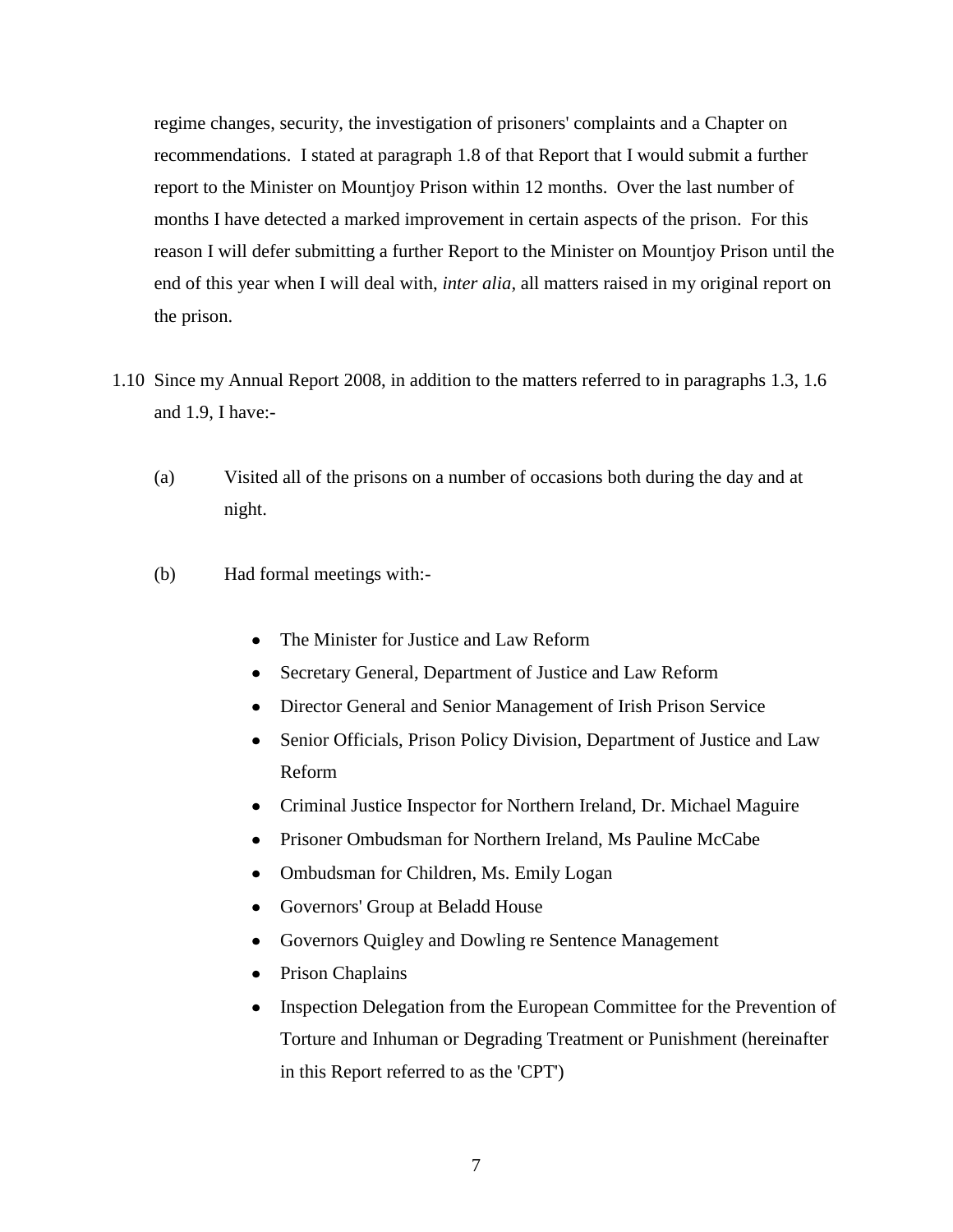- (c) Presented a paper on the Role of an Inspector of Prisons to the 2010 Annual Conference of the International Penal and Penitentiary Foundation.
- (d) Was one of two guest speakers at a public forum on the White Paper on Crime (consultation seminar) organised by the Department of Justice and Law Reform in Dublin Castle.
- (e) Chaired an Irish Penal Reform Trust Open Forum on the 'Exploding Prisoner Numbers'.
- (f) Addressed Recruit Prison Officers in Beladd House.
- 1.11 In Chapter 6, I set out a number of issues that, while important in their own right, do not merit separate chapters.
- 1.12 In Chapter 7, I give an outline of my work programme for the next 16 months.
- 1.13 During the timeframe of this Report I have received total cooperation from the Irish Prison Service and the management of all prisons. It is now accepted by all that whenever I arrive at prisons, be it during the working day, at night or weekends, I am immediately admitted and all requests from me are complied with forthwith.
- 1.14 I am pleased to report that the Irish Prison Service and local management have been open to suggestions for dealing with local issues. Some of these issues were dealt with by Governors, others required the goodwill and active participation of the Irish Prison Service. I am confident that this cooperation will continue. It is in this spirit that I have sought to give further guidance through the reports referred to in this Report.
- 1.15 The following are examples of the issues that I have raised which have been attended to by the relevant agencies:-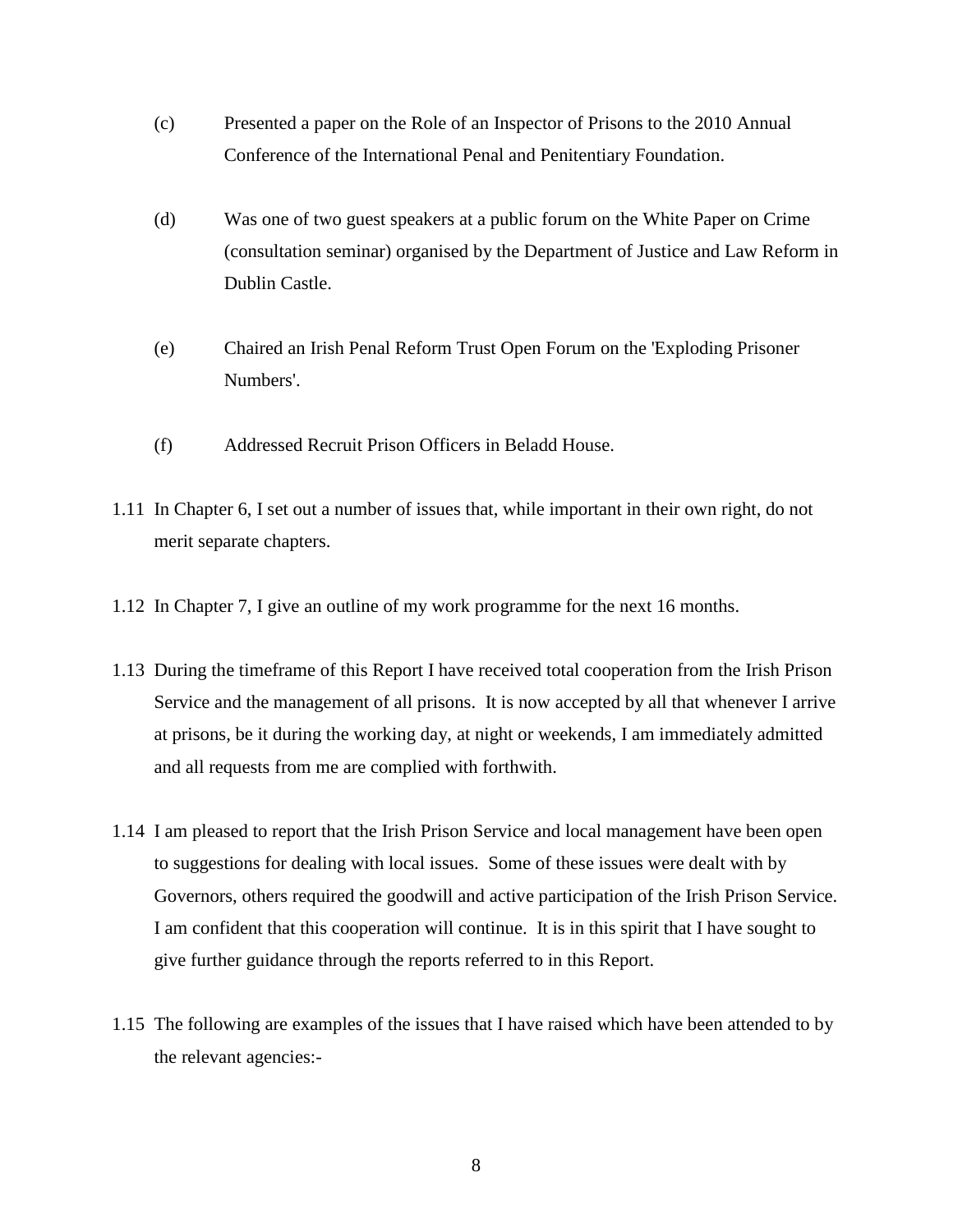- (a) The installation of additional CCTV cameras in St. Patrick's Institution.
- (b) The installation of enhanced microphones in the visiting areas of St. Patrick's Institution and other prisons.
- (c) Improved hygiene in certain prisons.
- (d) Improved painting regimes in certain prisons.
- (e) The installation of nets over yards at Mountjoy Prison to try to frustrate the supply of drugs and other contraband.
- (f) The reopening of the Separation Unit in Mountjoy Prison.
- (g) The upgrading of the Reception Area and laundry in Castlerea Prison.
- (h) The opening of the library in Castlerea Prison. This had been effectively closed for many years.
- (i) The closure of the recreation room in the Special Care Unit and 2 holding cells in Castlerea Prison as accommodation areas.
- (j) More structured visiting regimes in all prisons.
- (k) A willingness to embrace 'best practice' in relation to the use of 'special cells' and to maintain appropriate records of such use. My Report referred to at paragraph 1.6(c) gives guidance on this issue.
- (l) A willingness to embrace 'best practice' concerning prisoner complaints and prison discipline. My Report referred to at paragraph 1.6(d) gives guidance on this issue.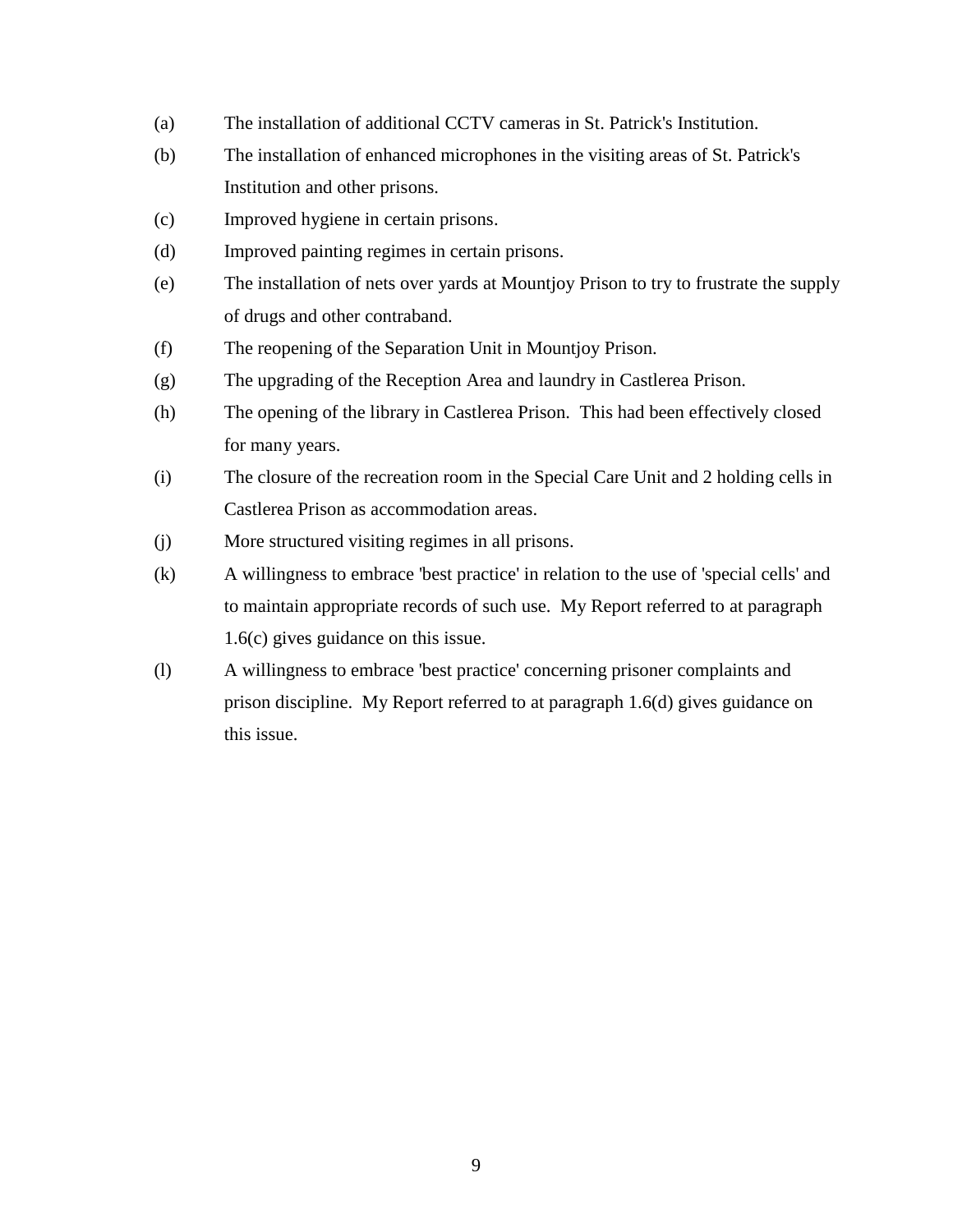# **Standards for the Inspection of Prisons in Ireland**

- 2.1 Prior to my appointment as Inspector of Prisons Ireland did not have a set of Standards for the inspection of prisons.
- 2.2 International best practice, under Principle 29 of the Body of Principles for the Protection of Persons under any form of Detention or Imprisonment and Rule 55 of the United Nations Standard Minimum Rules for the Treatment of Prisoners, requires that a system of independent monitoring be established so that transparency and accountability of the prison system can be achieved.
- 2.3 Section **30(5) of the Prisons Act 2007** states that the Inspector of Prisons is independent in the performance of his or her functions.
- 2.4 I published *Standards for the Inspection of Prisons* in Ireland on the 24<sup>th</sup> July 2009 in order that prisoners, prison staff and the general public would have confidence in my independent oversight of prisons, would understand the inspection process employed by me in carrying out my mandate and the standards against which I benchmark prisons.
- 2.5 The standards are informed not alone by Domestic Laws and International Instruments to which this State has committed itself but also by relevant Decisions of the Irish Courts and the European Court of Human Rights, binding and non binding International Instruments emanating from the United Nations and the Council of Europe, the Reports of the CPT and my own observations of prisons.
- 2.6. I will keep these Standards under review in light of my inspection experiences and developments both domestically and internationally. I will elaborate on and/or update these Standards as appropriate.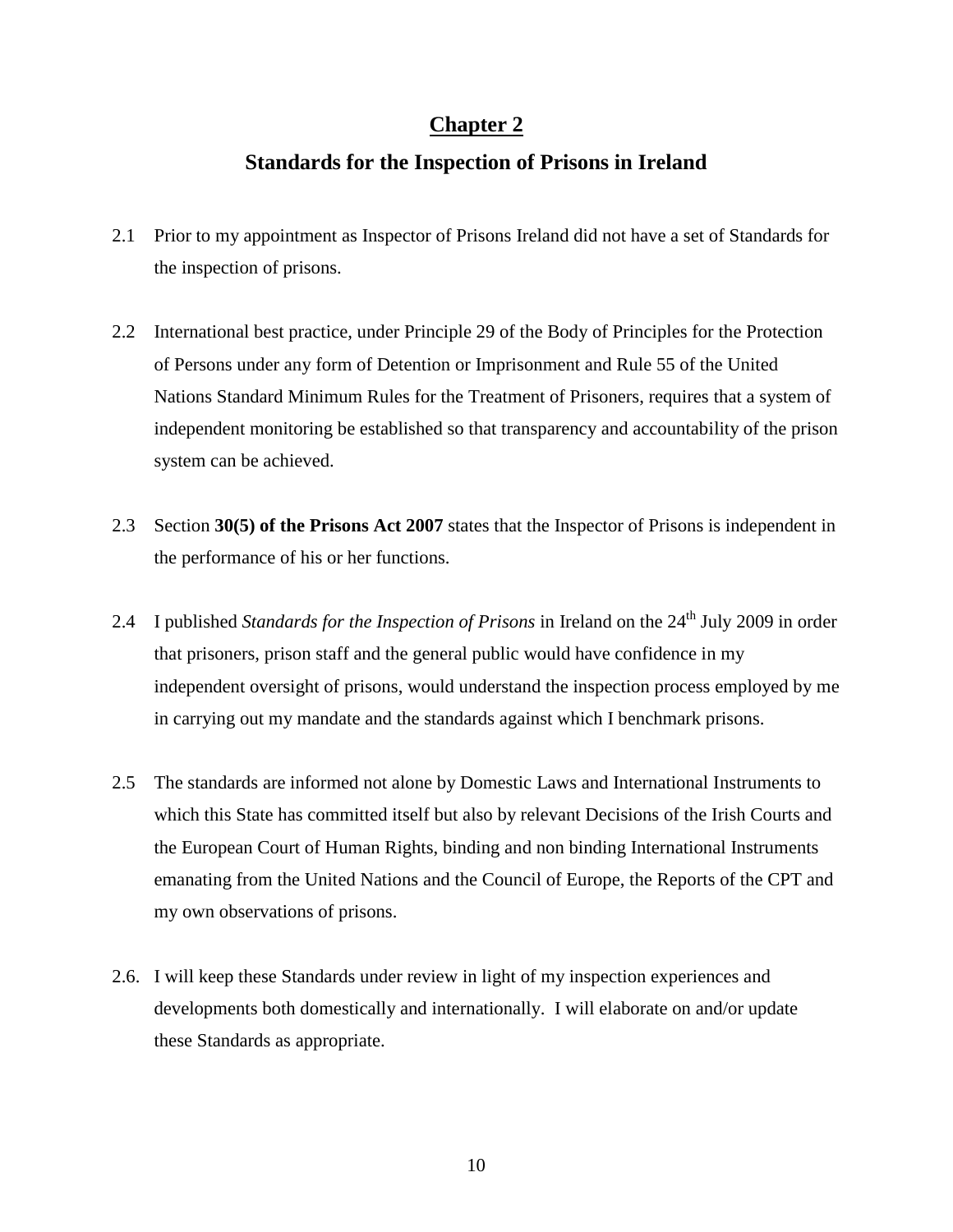## **The Irish Prison Population** -

### **an examination of duties and obligations owed to prisoners**

- 3.1 I stated in my *Annual Report 2008* that Irish Prisons were overcrowded. I drew attention to the design capacity of certain prisons *vis a vis* their actual capacity. I drew attention to the practice of 'slopping out' in a number of prisons. The prison population on the  $6<sup>th</sup>$  May 2009, being the date of the submission of my Annual Report 2008, was 3926. The population had increased to 4473 on the  $29<sup>th</sup>$  July 2010, being the date of the submission of my Report on the Irish Prison Population - An Examination of Duties and Obligations owed to Prisoners. During that period new prison places had come on stream but not sufficient to accommodate the increased number of prisoners.
- 3.2 This country has, and is entitled to have, an independent prison policy. It is entitled to order its prisons as it sees fit. It is entitled to enact relevant Laws and Rules which it does. It is, however, subject to outside scrutiny and regulation. Ireland as a country is subject to the many International Instruments to which it is a party. Applications can be made to the European Court of Human Rights if there is a breach of the European Convention on Human Rights. Ireland is subject to external examination by, *inter alia*, the CPT.
- 3.3 I decided that I should set out in clear and unambiguous terms the type of accommodation, the type and level of services and the regimes (including prisoner safety) that we as a country are obliged to provide for prisoners having regard to our International and Domestic obligations and acknowledged best practice. I have summarised our obligations by reference to out Domestic and International obligations and have, where relevant, referred to Rules, Judgments of Courts and Reports from relevant Regulatory Authorities.
- 3.4 In my Report I provide a commentary on each prison and point out the maximum numbers that should be accommodated in such prisons in order to be in compliance with our obligations.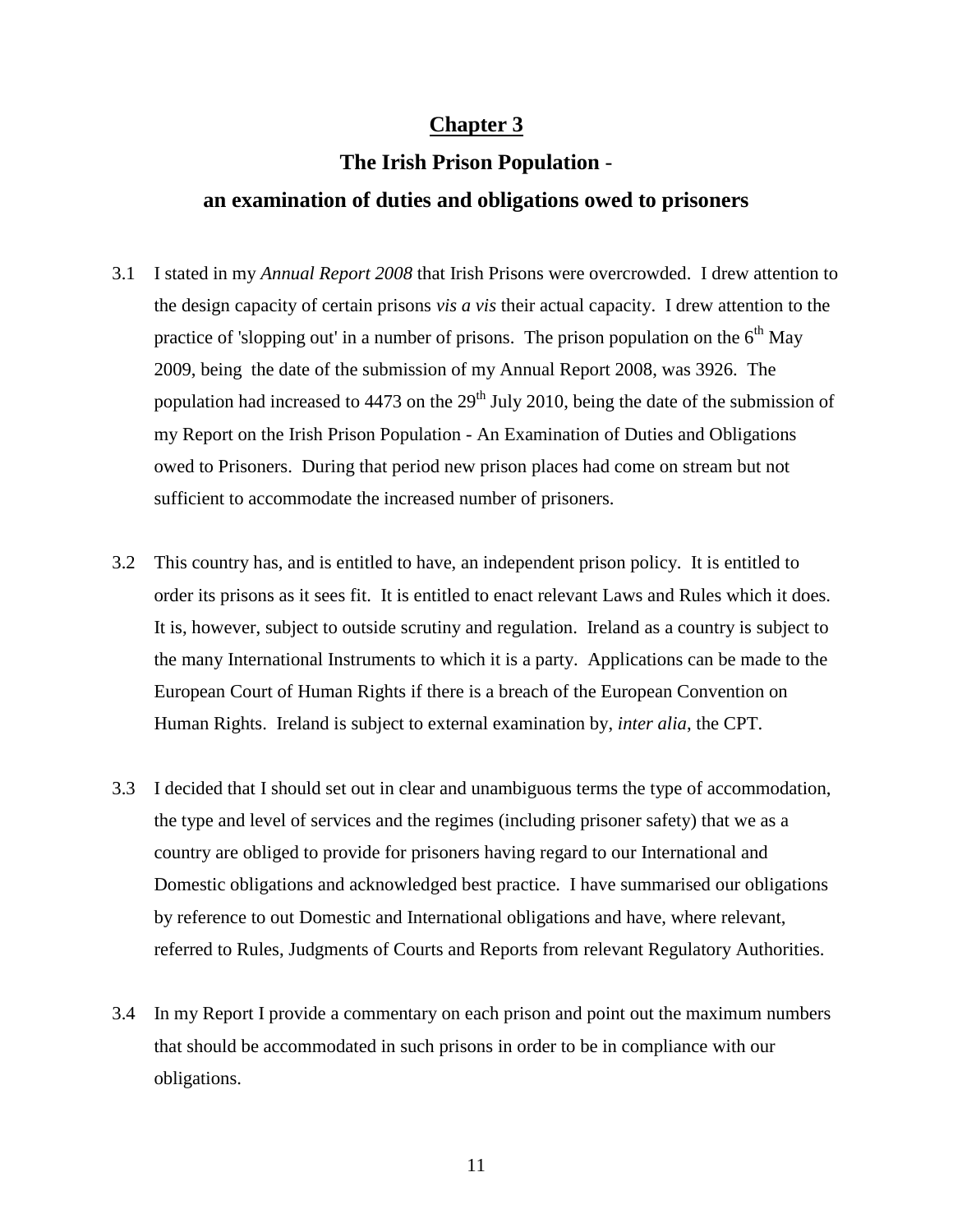3.5 My Report is intended to provide guidance to the Irish Authorities as to the type of accommodation, the type and level of services and the regimes (including prisoner safety) that we, as a country, are obliged to provide for prisoners.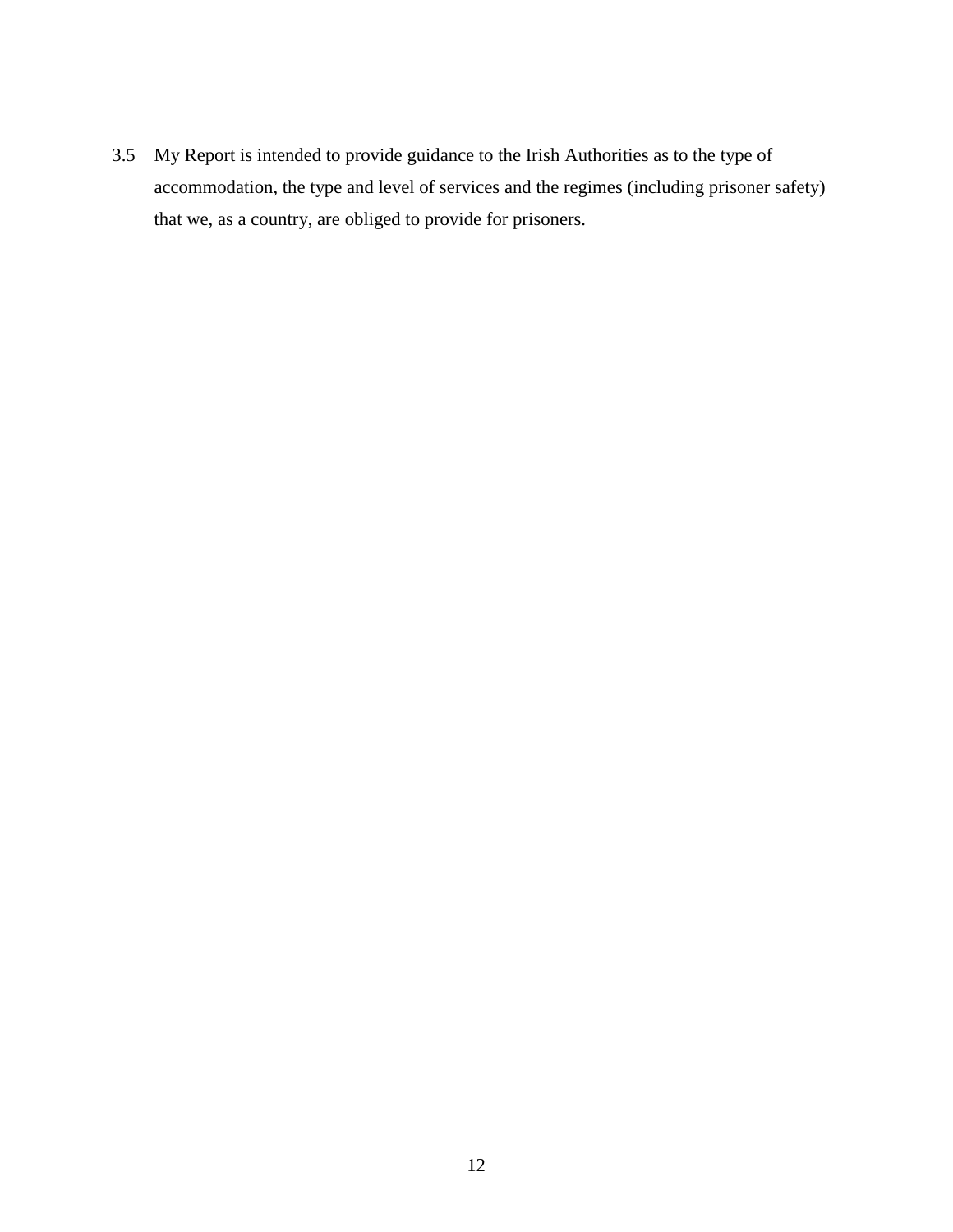# **Use of 'Special Cells' in Irish Prisons**

- 4.1 Since taking up my position as Inspector of Prisons in January 2008, I have been concerned as to the use being made of 'special cells' in Irish Prisons.
- 4.2 In 2005, after a thorough review of International Best Practice, the Irish Prison Service decided that two types of 'special cells' would be provided - 'safety observation' and 'close supervision' cells.
- 4.3 Safety observation cells are designed to accommodate prisoners who require frequent observation for medical reasons or because they are a danger to themselves. Such cells should be constructed to a common design.
- 4.4 Close supervision cells are designed to accommodate prisoners who are a danger to others in the prison or who are disruptive and, in the opinion of management, need to be separated from other prisoners in order to maintain a safe and secure custodial environment. Such cells should be constructed to a common design.
- 4.5 It became apparent to me that safety observation cells were being used for accommodation and management purposes in addition to medical purposes.
- 4.6 In my Report I analysed this countries' obligations to prisoners placed in 'special' cells having regard to our Constitution, the Irish Prison Rules, the Irish Prison Service Health Care Standards, the *Standards for the Inspection of Prisons in Ireland,* the European Convention on Human Rights, the International Covenant on Civil and Political Rights, Decisions of the European Court of Human Rights, the European Prison Rules and Reports of the CPT.
- 4.7 I carried out a comprehensive analysis of the use made of safety observation cells in each of our prisons covering a 15 month period.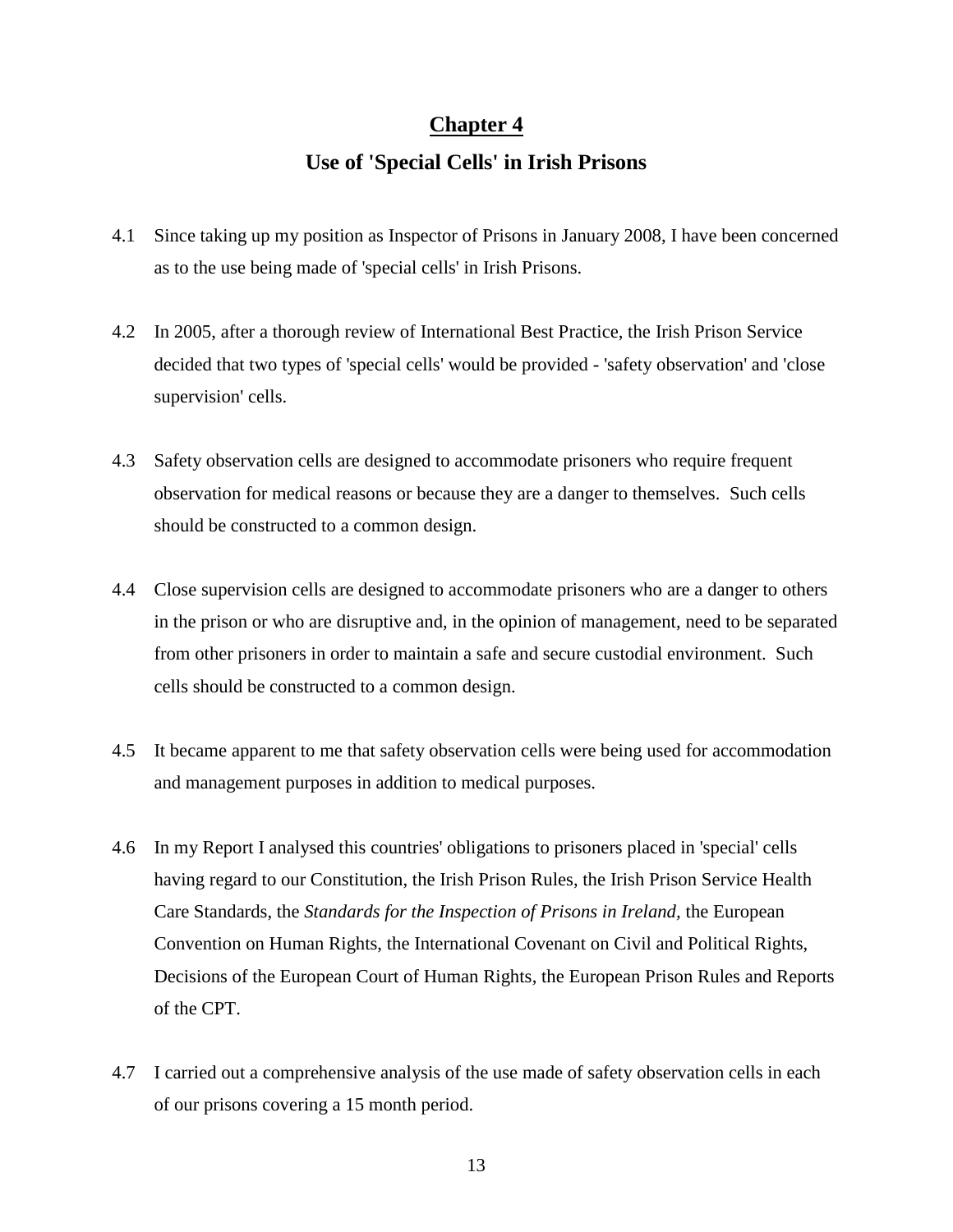4.8 My Report gives guidance to the Irish Prison Service and prison management as to the use to be made of such cells. I suggest changes to the Irish Prison Rules and other 'housekeeping' matters.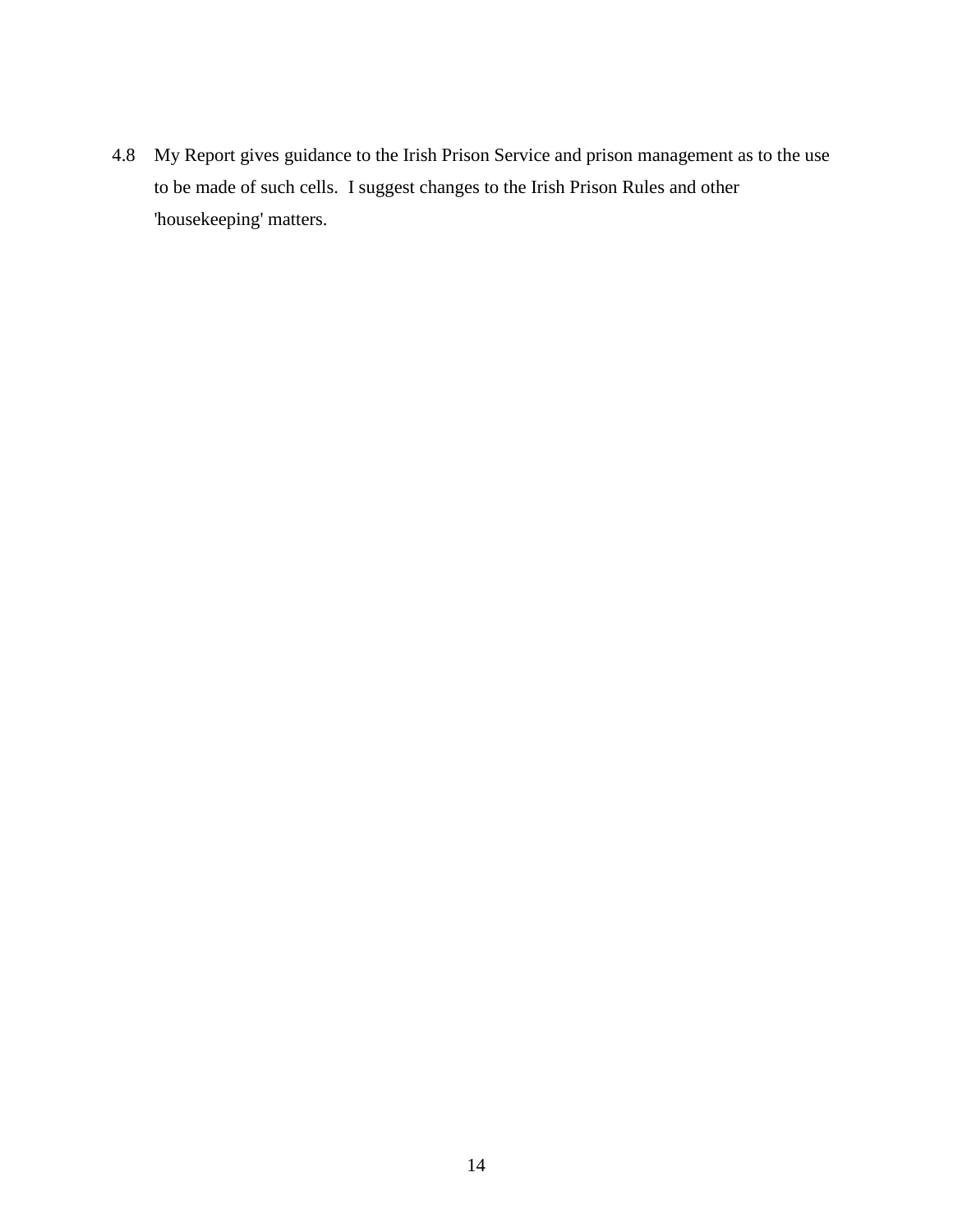# **Guidance on Best Practice relating to Prisoners' Complaints and Prison Discipline**

- 5.1 Over a period of 18 months I have been investigating the operation of both the prisoners' complaints procedures and the disciplining of prisoners in our prisons. I found that the procedures fell short having regard to best practice.
- 5.2 Any complaints procedure or disciplinary procedure must be fair and transparent. There must be confidence in the systems.
- 5.3 My Report is divided into two sections the first dealing with prisoner complaints and the second dealing with prison discipline.
- 5.4 I give an overview of the current procedures in my Report. I set out best practice having regard to our Domestic and International obligations. I refer to decisions from the European Court of Human Rights, various Prison Rules and statements from the CPT as authority for best practice.
- 5.5 I suggest changes to the Prisons Act 2007 and the Irish Prison Rules 2007 which, if implemented, would ensure that both procedures could be considered as reflecting 'best practice'.
- 5.6 My Report gives guidance to the Irish Prison Service and local prison management as to what should be expected in order that both procedures are fair and transparent and attract confidence from prisoners and public alike.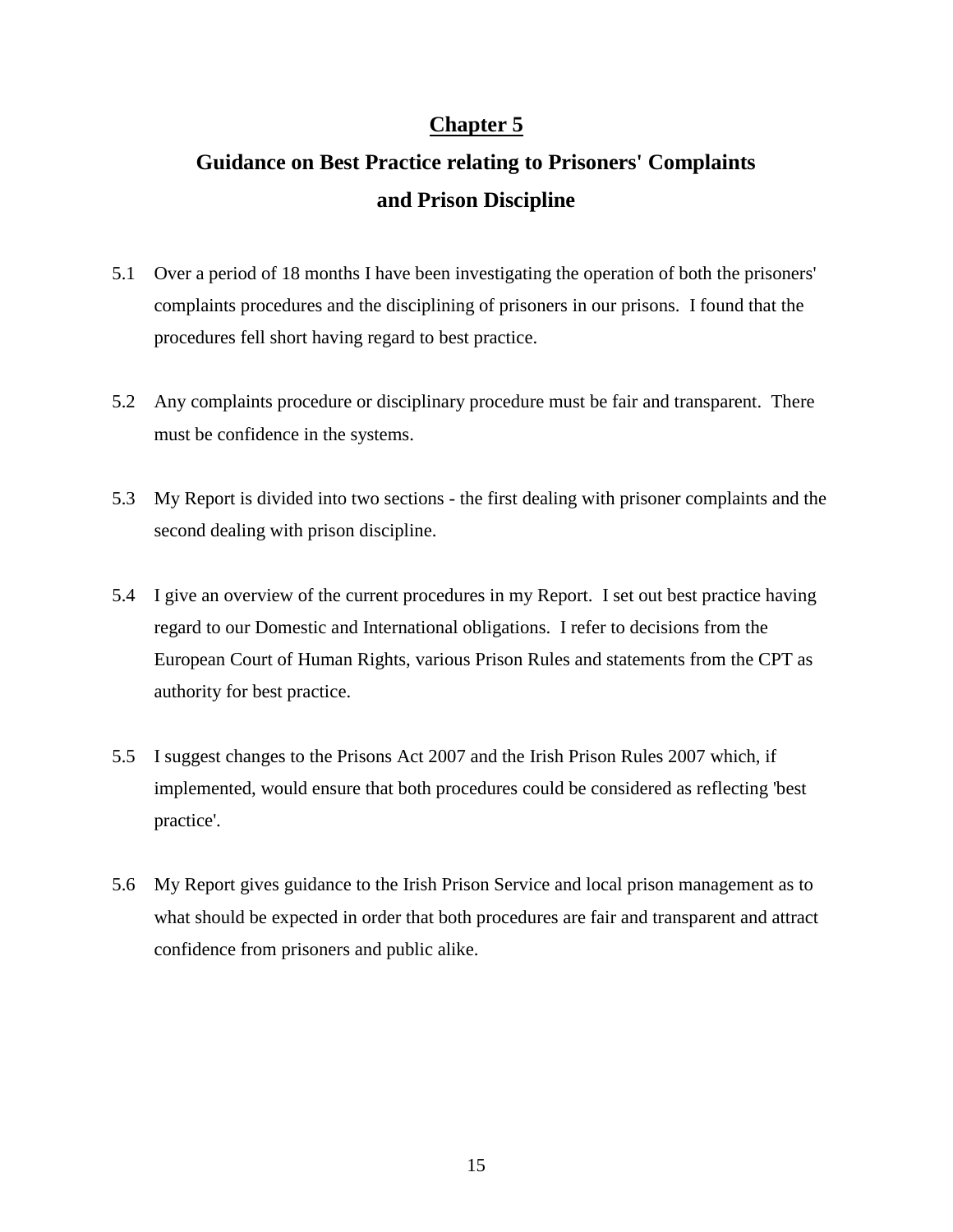### **Miscellaneous issues**

6.1 The issues raised in this Chapter are important but do not merit separate chapters. The issues covered are, in the main, policy issues.

#### 6.2 **Prison Education**

Education in Irish Prisons is provided by local Vocational Educational Committees. A wide variety of subjects is taught. I accept it is difficult, because of security issues, to ensure that prisoners attend classes on time or at all. My experience from visiting prisons and especially the schools in prisons is that the level of tuition differs greatly from prison to prison. In certain prisons classes appear to be operating to capacity, in others the contrary. In certain prisons prisoners are delivered to the school on time, in others this does not happen. In certain prisons classes have to be cancelled because of prison staff shortage or other issues. In all prisons the school day is of short duration as prisoners only have a limited period in which to attend class. By and large the 'school year' equates with the school year in schools in the community. In schools in the community pupils have holidays which provide them with opportunities for extra curricula activities. Holidays are considered essential for the development of such pupils. Prisons operate 365 days a year. If prisoners have 'holidays' from school they do not have the opportunities to engage in extra curricula activities. They have nothing to do.

An in depth audit should be carried out covering all aspects of the educational system in all prisons. This audit should, *inter alia*, examine the type of education being provided, the relevance of such education, the numbers being educated and the value for money being provided. I do not have the resources or expertise to carry out such an audit. The Irish Prison Service should consider commissioning such an audit. A realistic time limit should be placed on such an audit.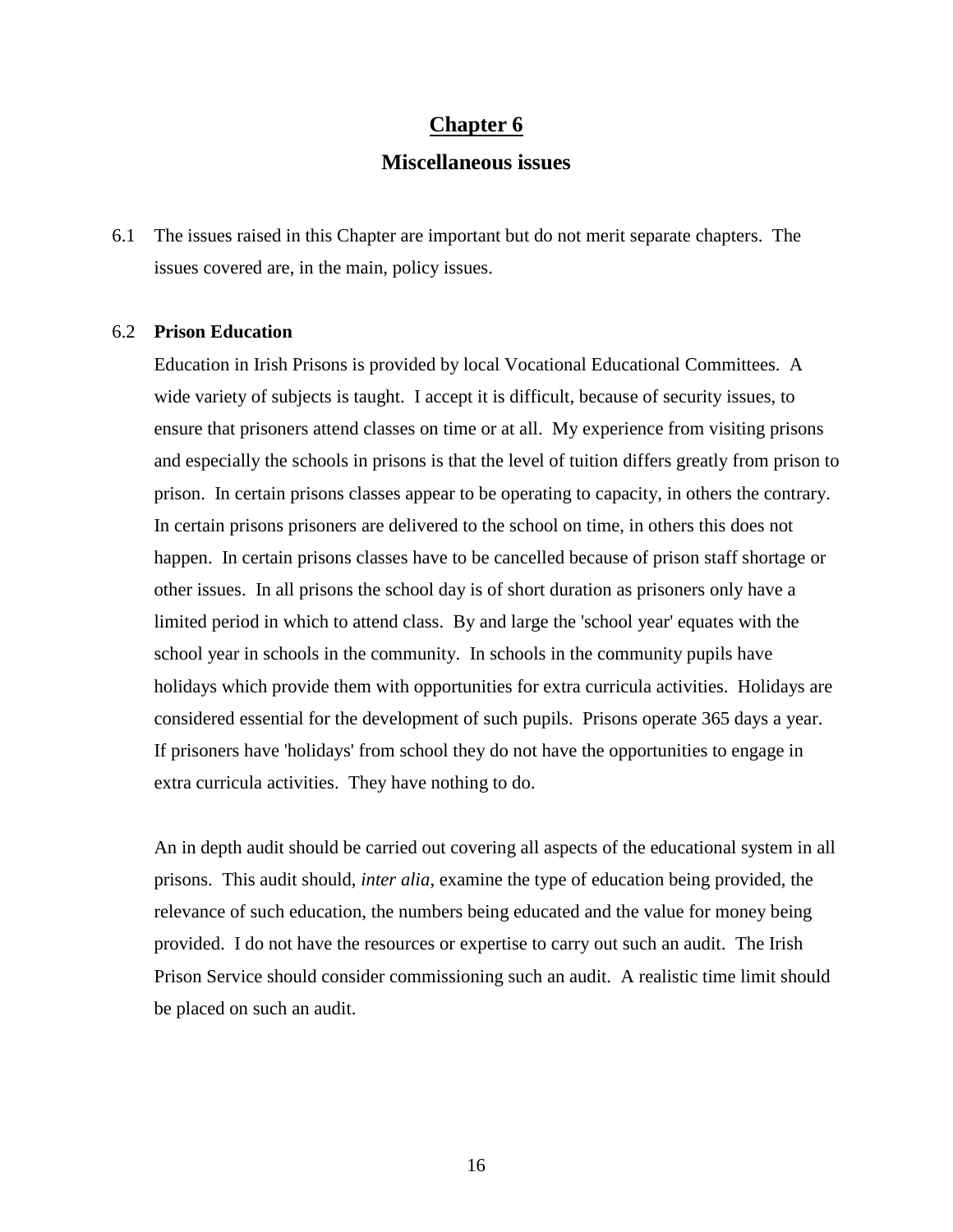#### 6.3 **Accreditation of courses**

I am aware that the Irish Prison Service is conducting a review of all courses in all of the prisons. Certain courses are not accredited at present. This can lead to prisoners who have completed courses being disadvantaged in the work place when they are released. The Irish Prison Service should take all steps to ensure that courses are accredited and should publish a timeframe within which this will be achieved.

#### 6.4 **Staff training and placement**

I am aware that, when training, recruits receive some additional training to equip them to deal with juveniles, females, prisoners with a mental illness and vulnerable prisoners. Officers of all ranks who deal with these prisoners should have specific training to enable them deal with this coterie of prisoners. In certain cases staff suitability over seniority might be most appropriate. Such officers should also be aware of the different criteria that apply when dealing with such prisoners.

#### 6.5 **Courts Video Link System**

I stated in paragraph 11.15 of my Report on The Irish Prison Population - an examination of duties and obligations owed to prisoners that there is a video link between Limerick Prison and Limerick District Court. The introduction of this service has led to considerable savings in both manpower and money as prison escorts to courts are very demanding on both resources. Consideration should be given to rolling out this service to other courts and the replicating of same in other prisons. The service could also be expanded to facilitate family contact between prisoners, either on remand or serving sentences, in different prisons.

#### 6.6 **Outsourcing**

It appears to me that highly trained prison officers are engaged in certain activities in prisons that might be more appropriately outsourced to relevant agencies. An evaluation of the merits of this statement might be undertaken by the Irish Prison Service. Consideration might also be given to employing clerical staff in many areas of prisons which do not require the expertise of trained prison staff.

17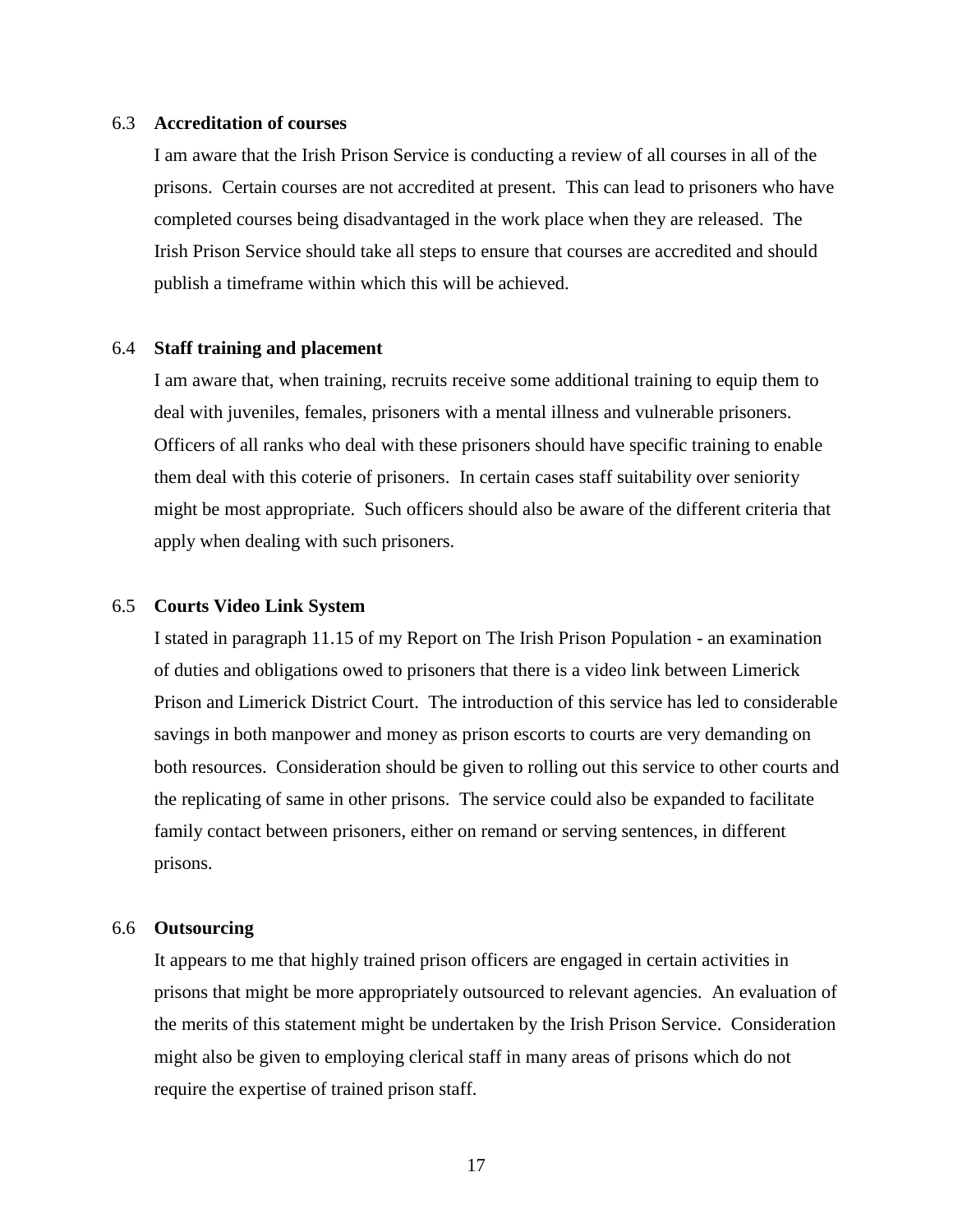#### 6.7 **Prisoner Medical Record System**

All prisons operating this system should have scanning facilities in order that all documents held in hard copy can be stored in electronic form.

#### 6.8 **Staff Identification**

I stated at paragraph 10.8 of my *Annual Report 2008* and more recently at paragraph 4.13 of my Report titled Guidance on Best Practice relating to Prisoners' Complaints and Prison Discipline that prison officers should be readily identifiable. At present prison officers do not wear any personal identification. This can create difficulties for members of the public or prisoners to readily identify officers on duty should they have reason to do so. All prison officers should be assigned an identity number (similar to that issued to members of An Garda Síochána) or other like method of identification. These should be worn by officers at all times when on duty. This is an urgent matter which should be attended to without delay.

#### 6.9 **Drugs and contraband in prison**

This is a continuing problem in all prisons. Drugs and contraband can only get into prisons in two ways - over the walls or smuggled in by either prisoners or people having access to the prisons. The Irish Prison Service and local management must continue to take all steps to reduce the incidents of drugs or contraband getting into prisons. Recent initiatives such as the installation of nets over the yards in Mountjoy Prison are to be welcomed.

#### 6.10 **Painting and maintenance**

This should be ongoing and not dependent on the expected arrival of the Minister, the Inspector of Prisons or any other Regulatory Authority.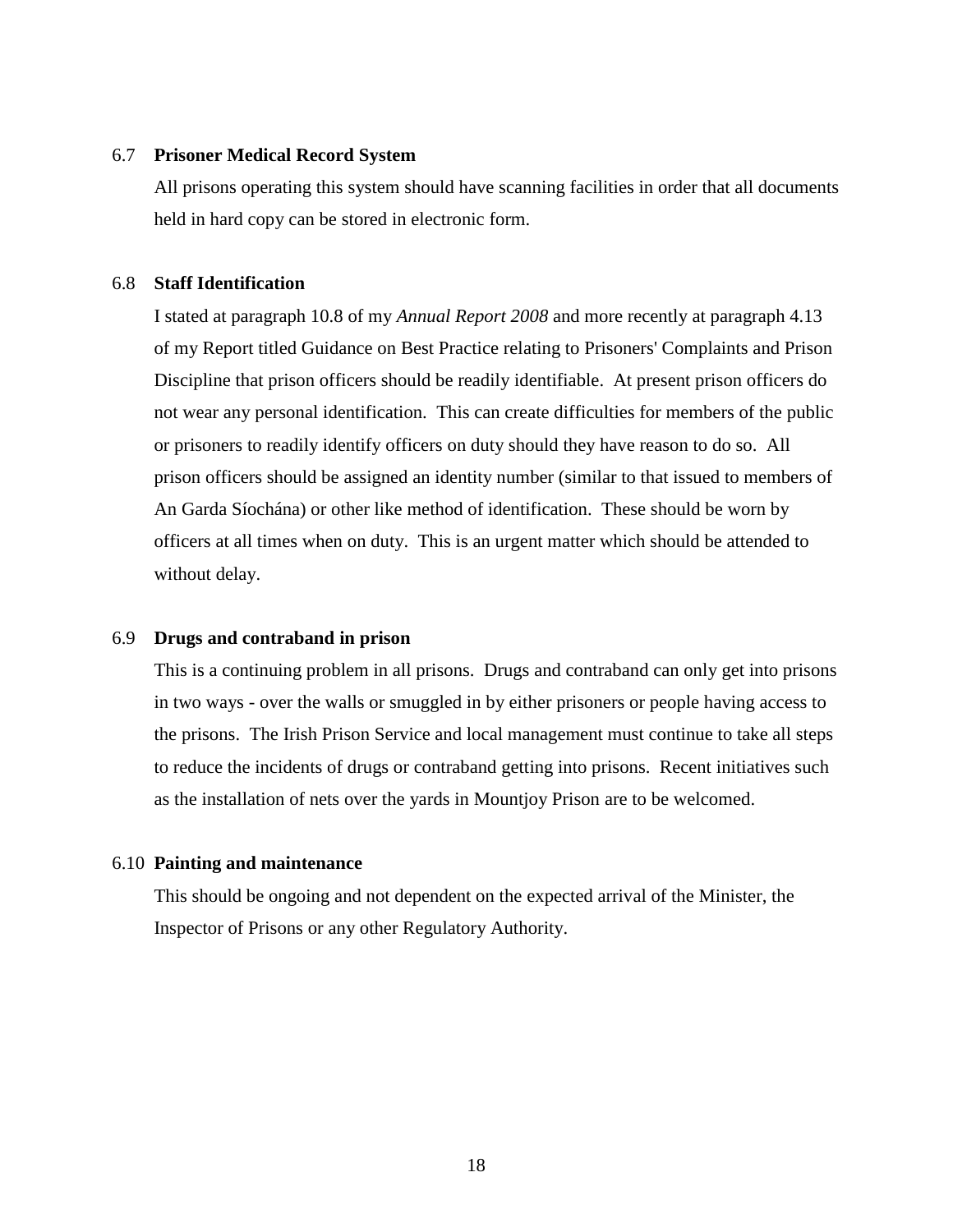# **Work programme**

- 7.1 This work programme is to cover a period of 16 months from the date of the submission of this report to the  $31<sup>st</sup>$  December 2011. The work programme is not exhaustive but is intended to inform the Minister, the Department, the Irish Prison Service, prison management, prison officers, prisoners and the general public as to what they might expect from my office over the period mentioned above.
- 7.2 I will submit a report to the Minister prior to the  $31<sup>st</sup>$  December 2010 on the procedures to be followed when a death occurs in prison. This will deal, *inter alia,* with the procedure to be followed subsequent to a death, the persons to be notified and suggested changes to the Prisons Act 2007 and the Irish Prison Rules 2007. The report will refer to this countries obligations as set out in Domestic Laws, International Rules and Instruments, Court Decisions, Reports from relevant Regulatory Authorities and best practice. The purpose of the Report will be to give guidance to all prisons as to the procedure to be followed following a death in custody.
- 7.3 As I stated in paragraph 1.9, I intend submitting a report on Mountjoy Prison to the Minister prior to the  $31<sup>st</sup>$  December 2010.
- 7.4 It is my intention, subject to no unforeseen circumstances arising, to submit my Annual Report for 2010 to the Minister early in 2011. This will be a short Report as it will cover the period from  $10^{th}$  September 2010 to the 31<sup>st</sup> December 2010.
- 7.5 I have stated in many Reports that a serious matter of concern to me is the standard of health care offered to prisoners in our prisons. This differs from prison to prison. I have been and will continue to carry out a forensic investigation of this matter in all prisons for the purpose of submitting a comprehensive report to the Minister within the timeframe of this work programme. I will examine work practices, records etc. Where appropriate I will seek expert medical assistance on issues that I am not qualified to deal with. I will expect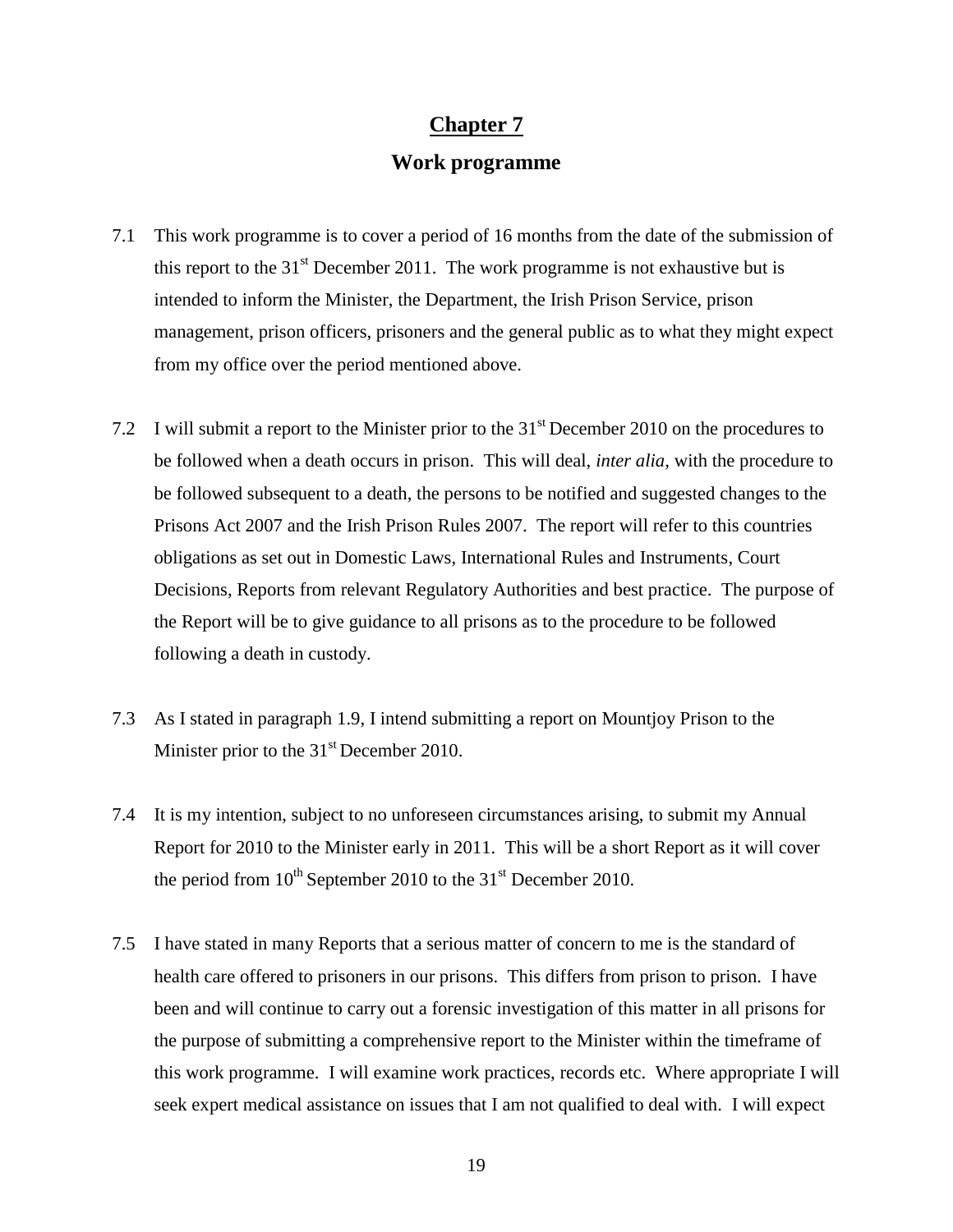cooperation from all persons involved in the provision of health care in our prisons both those working for the Irish Prison Service and those contracted to provide services. I will expect to be given access to all documents and files whether held in hard copy or in electronic form that I consider relevant to my investigation. I will not give an opinion as to the 'value for money' of the service being provided as I do not have the relevant resources or expertise.

- 7.6 In Chapter 8 of my *Annual Report 2008*, I set out the compelling reasons for the sentence management of all prisoners serving sentences in excess of a certain minimum period. Sentence management is a complex issue. It is my intention to submit a comprehensive report to the Minister, hopefully, within the timeframe of this work programme.
- 7.7 I intend continuing my inspections of prisons. My visits will be both announced and unannounced and will take place not only during the working day but at night and at weekends. I will be paying particular attention to the areas and issues highlighted in this and earlier reports.
- 7.8 If and where relevant I will submit a report/reports to the Minister on individual prisons or other important issues.
- 7.9 I will report on progress/lack of progress in addressing the various important 'best practice' issues raised by me to date.